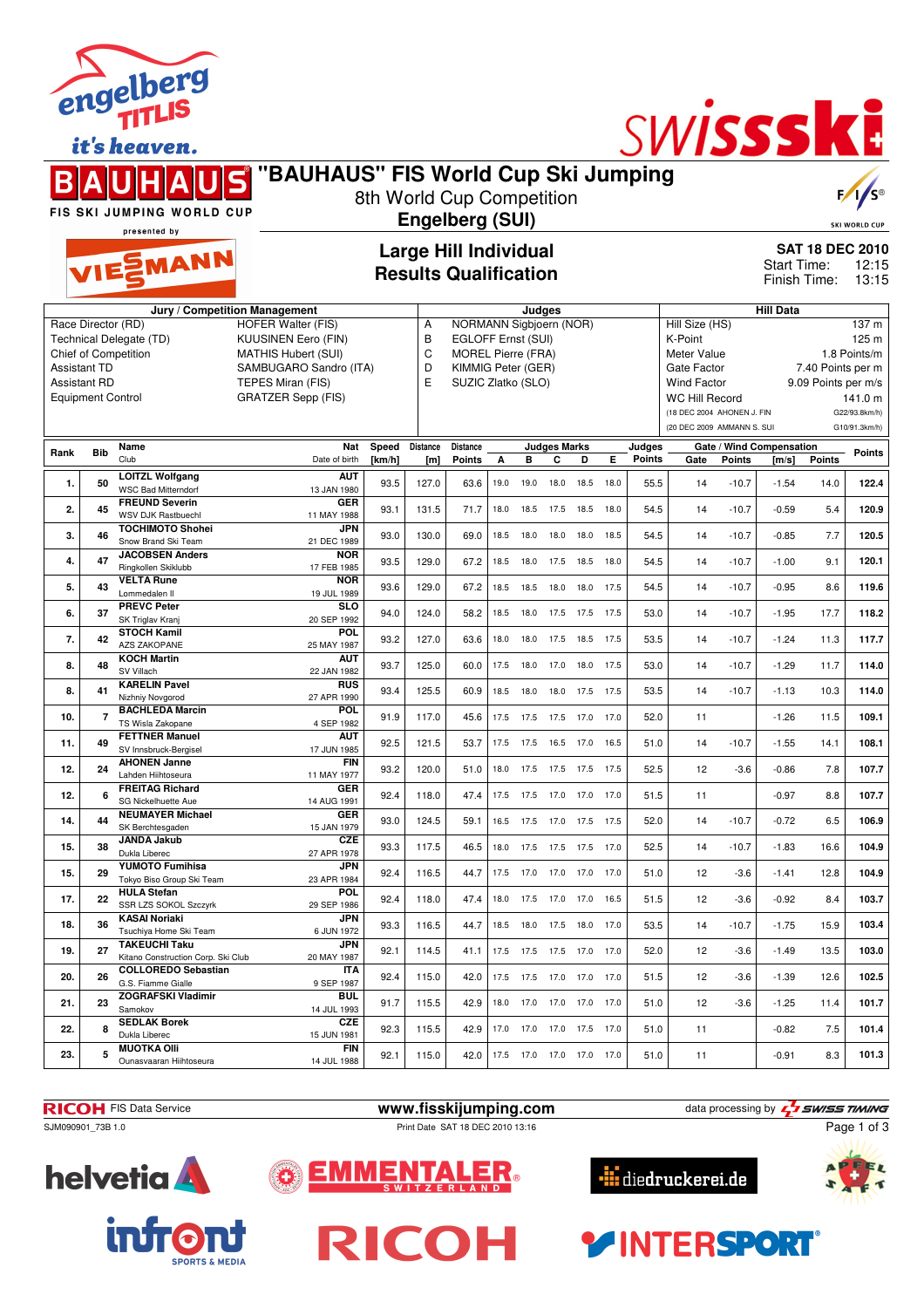

it's heaven.

#### S R

# SWISSSKI

| "BAUHAUS" FIS World Cup Ski Jumping |  |
|-------------------------------------|--|
| 8th World Cup Competition           |  |



FIS SKI JUMPING WORLD CUP presented by

EMANN

## **Engelberg (SUI)**

**Large Hill Individual Results Qualification**

**SKI WORLD CUP SAT 18 DEC 2010**

12:15 13:15 Start Time: Finish Time:

|                      |              | Name                                            | Nat                       | Speed      | <b>Distance</b> | Distance      |      |      | <b>Judges Marks</b> |      |      | Judges        |      |               | Gate / Wind Compensation |               |               |
|----------------------|--------------|-------------------------------------------------|---------------------------|------------|-----------------|---------------|------|------|---------------------|------|------|---------------|------|---------------|--------------------------|---------------|---------------|
| Rank                 | <b>Bib</b>   | Club                                            | Date of birth             | [ $km/h$ ] | [m]             | <b>Points</b> | A    | B    | C                   | D    | Е    | <b>Points</b> | Gate | <b>Points</b> | [m/s]                    | <b>Points</b> | <b>Points</b> |
| 24.                  | 25           | <b>HOCKE Stephan</b><br><b>WSV Schmiedefeld</b> | <b>GER</b><br>20 OCT 1983 | 92.5       | 116.5           | 44.7          | 17.5 | 17.5 | 17.0                | 17.5 | 17.0 | 52.0          | 12   | $-3.6$        | $-0.85$                  | 7.7           | 100.8         |
|                      |              | <b>ROMOEREN Bjoern Einar</b>                    | <b>NOR</b>                |            |                 |               |      |      |                     |      |      |               |      |               |                          |               |               |
| 25.                  | 40           | Hosle IL                                        | 1 APR 1981                | 92.7       | 116.0           | 43.8          | 18.0 | 17.5 | 17.5                | 17.5 | 17.0 | 52.5          | 14   | $-10.7$       | $-1.64$                  | 14.9          | 100.5         |
|                      |              | <b>HLAVA Lukas</b>                              | <b>CZE</b>                |            |                 |               |      |      |                     |      |      |               |      |               |                          |               |               |
| 26.                  | 28           | Dukla Liberec                                   | 10 SEP 1984               | 92.9       | 114.5           | 41.1          | 17.0 | 17.5 | 17.0 17.0           |      | 17.0 | 51.0          | 12   | $-3.6$        | $-1.29$                  | 11.7          | 100.2         |
|                      |              | <b>KRANJEC Robert</b>                           | <b>SLO</b>                |            |                 |               |      |      |                     |      |      |               |      |               |                          |               |               |
| 27.                  | 31           | SK Triglav Kranj                                | 16 JUL 1981               | 92.8       | 111.0           | 34.8          | 17.0 | 17.0 | 16.5                | 16.5 | 17.0 | 50.5          | 12   | $-3.6$        | $-1.93$                  | 17.5          | 99.2          |
| 28.                  | 21           | <b>CHOI Heung-Chul</b>                          | <b>KOR</b>                |            |                 |               |      |      |                     |      |      |               |      |               |                          | 14.5          | 94.4          |
|                      |              | High 1                                          | 3 DEC 1981                | 92.6       | 110.0           | 33.0          | 17.0 | 17.5 | 16.5                | 17.0 | 15.5 | 50.5          | 12   | $-3.6$        | $-1.60$                  |               |               |
| 29.                  | 32           | <b>HAYBOECK Michael</b>                         | <b>AUT</b>                | 93.1       | 109.0           | 31.2          | 16.5 | 17.0 | 16.5                | 16.5 | 16.5 | 49.5          | 13   | $-7.1$        | $-2.19$                  | 19.9          | 93.5          |
|                      |              | UVB Hinzenbach                                  | 5 MAR 1991                |            |                 |               |      |      |                     |      |      |               |      |               |                          |               |               |
| 30.                  | 34           | <b>KOUDELKA Roman</b>                           | CZE                       | 92.8       | 109.0           | 31.2          | 17.0 | 16.5 | 16.5                | 17.0 | 17.0 | 50.5          | 13   | $-7.1$        | $-2.05$                  | 18.6          | 93.2          |
|                      |              | LSK Lomnice nad Popelkov                        | 9 JUL 1989                |            |                 |               |      |      |                     |      |      |               |      |               |                          |               |               |
| 31.                  | 14           | <b>MIETUS Krzysztof</b><br>AZS AWF Krak Z-ne    | POL<br>8 MAR 1991         | 92.1       | 110.5           | 33.9          | 16.5 | 17.0 | 17.0                | 16.5 | 16.5 | 50.0          | 11   |               | $-0.92$                  | 8.4           | 92.3          |
|                      |              | <b>MORASSI Andrea</b>                           | <b>ITA</b>                |            |                 |               |      |      |                     |      |      |               |      |               |                          |               |               |
| 32.                  | 9            | C.S. Forestale                                  | 30 AUG 1988               | 92.2       | 109.0           | 31.2          | 16.5 | 16.5 | 16.5                | 17.5 | 16.5 | 49.5          | 11   |               | $-1.18$                  | 10.7          | 91.4          |
|                      |              | <b>ZHAPAROV Radik</b>                           | <b>KAZ</b>                |            |                 |               |      |      |                     |      |      |               |      |               |                          |               |               |
| 33.                  | 15           | Shvsm Dinamo                                    | 29 FEB 1984               | 92.1       | 109.0           | 31.2          | 17.0 | 16.5 | 16.5                | 16.5 | 16.0 | 49.5          | 11   |               | $-1.08$                  | 9.8           | 90.5          |
|                      |              | <b>HAJEK Antonin</b>                            | <b>CZE</b>                |            |                 |               |      |      |                     |      |      |               |      |               |                          |               |               |
| 34.                  | 13           | Dukla Liberec                                   | 12 FEB 1987               | 92.2       | 109.0           | 31.2          | 17.0 | 17.0 | 16.5                | 17.0 | 16.5 | 50.5          | 11   |               | $-0.96$                  | 8.7           | 90.4          |
| 35.                  | 30           | <b>UHRMANN Michael</b>                          | <b>GER</b>                | 92.7       | 109.5           | 32.1          | 16.5 | 17.0 | 16.5                | 16.5 | 16.5 | 49.5          | 12   | $-3.6$        | $-1.35$                  | 12.3          | 90.3          |
|                      |              | WSV DJK Rastbuechl                              | 16 SEP 1978               |            |                 |               |      |      |                     |      |      |               |      |               |                          |               |               |
| 36.                  | 20           | <b>TEPES Jurij</b>                              | <b>SLO</b>                | 92.8       | 109.0           | 31.2          | 17.0 | 17.0 | 16.5                | 16.5 | 16.5 | 50.0          | 12   | $-3.6$        | $-1.39$                  | 12.6          | 90.2          |
|                      |              | SD Dolomiti                                     | 14 FEB 1989               |            |                 |               |      |      |                     |      |      |               |      |               |                          |               |               |
| 37.                  | 16           | <b>TROFIMOV Roman-Sergeevich</b>                | <b>RUS</b>                | 91.6       | 107.0           | 27.6          | 16.5 | 17.0 | 16.5                | 16.0 | 15.5 | 49.0          | 11   |               | $-1.46$                  | 13.3          | 89.9          |
|                      |              | Moskva Shvsm<br><b>BODMER Pascal</b>            | 19 NOV 1989               |            |                 |               |      |      |                     |      |      |               |      |               |                          |               |               |
| 38.                  | 18           | SV Messstetten                                  | <b>GER</b><br>4 JAN 1991  | 92.0       | 109.0           | 31.2          | 15.0 | 15.0 | 15.0                | 14.5 | 15.5 | 45.0          | 11   |               | $-1.47$                  | 13.4          | 89.6          |
|                      |              | <b>KORNILOV Denis</b>                           | <b>RUS</b>                |            |                 |               |      |      |                     |      |      |               |      |               |                          |               |               |
| 39.                  | 33           | Sdushor N. Novgorod Dinamo                      | 17 AUG 1986               | 93.3       | 108.0           | 29.4          | 17.0 | 17.0 | 16.0                | 17.0 | 16.0 | 50.0          | 13   | $-7.1$        | $-1.74$                  | 15.8          | 88.1          |
|                      |              | <b>DESCOMBES SEVOIE Vincent</b>                 | <b>FRA</b>                |            |                 |               |      |      |                     |      |      |               |      |               |                          |               |               |
| 40.                  | $\mathbf{1}$ | Douanes les Houches                             | 9 JAN 1984                | 91.6       | 107.0           | 27.6          | 16.0 | 16.0 | 15.5                | 16.5 | 15.5 | 47.5          | 11   |               | $-1.16$                  | 10.5          | 85.6          |
|                      |              |                                                 |                           |            |                 |               |      |      |                     |      |      |               |      |               |                          |               |               |
| <b>Not Qualified</b> |              |                                                 |                           |            |                 |               |      |      |                     |      |      |               |      |               |                          |               |               |
|                      |              | <b>MEZNAR Mitja</b>                             | <b>SLO</b>                |            |                 |               |      |      |                     |      |      |               |      |               |                          |               |               |
| 41.                  | 4            | <b>NSK Trzic Trifix</b>                         | 30 JUN 1988               | 92.5       | 105.0           | 24.0          | 16.5 | 16.0 | 16.5                | 16.5 | 16.5 | 49.5          | 11   |               | $-1.09$                  | 9.9           | 83.4          |
| 42.                  | 10           | <b>KUBACKI Dawid</b>                            | POL                       | 92.5       | 102.5           | 19.5          | 16.0 | 16.5 | 16.0                | 16.5 | 16.0 | 48.5          | 11   |               | $-1.57$                  | 14.3          | 82.3          |
|                      |              | TS Wisla Zakopane                               | 12 MAR 1990               |            |                 |               |      |      |                     |      |      |               |      |               |                          |               |               |
| 43.                  | $\mathbf{2}$ | <b>KUETTEL Andreas</b>                          | SUI                       | 92.0       | 103.0           | 20.4          | 17.0 | 17.0 | 16.5                | 16.5 | 16.5 | 50.0          | 11   |               | $-1.14$                  | 10.4          | 80.8          |
|                      |              | <b>SC Einsiedeln</b>                            | 25 APR 1979               |            |                 |               |      |      |                     |      |      |               |      |               |                          |               |               |
| 44.                  | 35           | <b>MATURA Jan</b>                               | <b>CZE</b>                | 92.5       | 102.0           | 18.6          | 16.0 | 16.5 | 16.5                | 16.5 | 16.5 | 49.5          | 13   | $-7.1$        | $-2.03$                  | 18.5          | 79.5          |
|                      |              | Dukla Liberec<br>KIM Hyun-Ki                    | 29 JAN 1980<br><b>KOR</b> |            |                 |               |      |      |                     |      |      |               |      |               |                          |               |               |
| 45.                  | 3            | High 1                                          | 9 FEB 1983                | 91.9       | 103.0           | 20.4          | 16.5 | 16.0 | 15.0                | 15.5 | 15.5 | 47.0          | 11   |               | $-1.12$                  | 10.2          | 77.6          |
|                      |              | <b>CHERVYAKOV Georgiv</b>                       | <b>RUS</b>                |            |                 |               |      |      |                     |      |      |               |      |               |                          |               |               |
| 46.                  | 11           | Moskva Shvsm Skiclub                            | 15 FEB 1990               | 92.3       | 101.5           | 17.7          | 16.5 | 16.0 | 16.5                | 16.0 | 15.5 | 48.5          | 11   |               | $-1.15$                  | 10.5          | 76.7          |
|                      |              | <b>CHEDAL Emmanuel</b>                          | FRA                       |            |                 |               |      |      |                     |      |      |               |      |               |                          |               |               |
| 47.                  | 39           | <b>SC Courchevel</b>                            | 15 JAN 1983               | 93.5       | 103.0           | 20.4          | 16.5 | 16.5 | 16.5                | 16.5 | 16.5 | 49.5          | 14   | $-10.7$       | $-1.86$                  | 16.9          | 76.1          |
|                      |              | <b>KOROLEV Alexey</b>                           | KAZ                       |            |                 |               |      |      |                     |      |      |               |      |               |                          |               |               |
| 48.                  | 12           | Dynamo                                          | 20 JUN 1987               | 91.7       | 102.0           | 18.6          | 16.5 | 16.5 | 16.0                | 16.5 | 15.0 | 49.0          | 11   |               | $-0.87$                  | 7.9           | 75.5          |
| 49.                  | 17           | <b>FRANCAIS Remi</b>                            | SUI                       | 92.3       | 99.5            | 14.1          | 15.5 | 15.5 | 15.5                | 15.5 | 16.0 | 46.5          | 11   |               | $-1.39$                  | 12.6          | 73.2          |
|                      |              | <b>SC Les Diablerets</b>                        | 24 MAR 1989               |            |                 |               |      |      |                     |      |      |               |      |               |                          |               |               |
| 50.                  | 19           | <b>DELLASEGA Diego</b>                          | <b>ITA</b>                | 92.2       | 98.0            | 11.4          | 15.5 | 15.5 | 16.5                | 16.0 | 16.0 | 47.5          | 11   |               | $-1.22$                  | 11.1          | 70.0          |
|                      |              | G.S. FIAMME GIALLE                              | 4 DEC 1990                |            |                 |               |      |      |                     |      |      |               |      |               |                          |               |               |



SJM090901\_73B 1.0 Print Date SAT 18 DEC 2010 13:16

**RICOH** FIS Data Service **www.fisskijumping.com** data processing by  $\frac{7}{2}$  **swiss TIMING** 

Ξ

RICOH

Page 2 of 3









**FINTERSPORT**